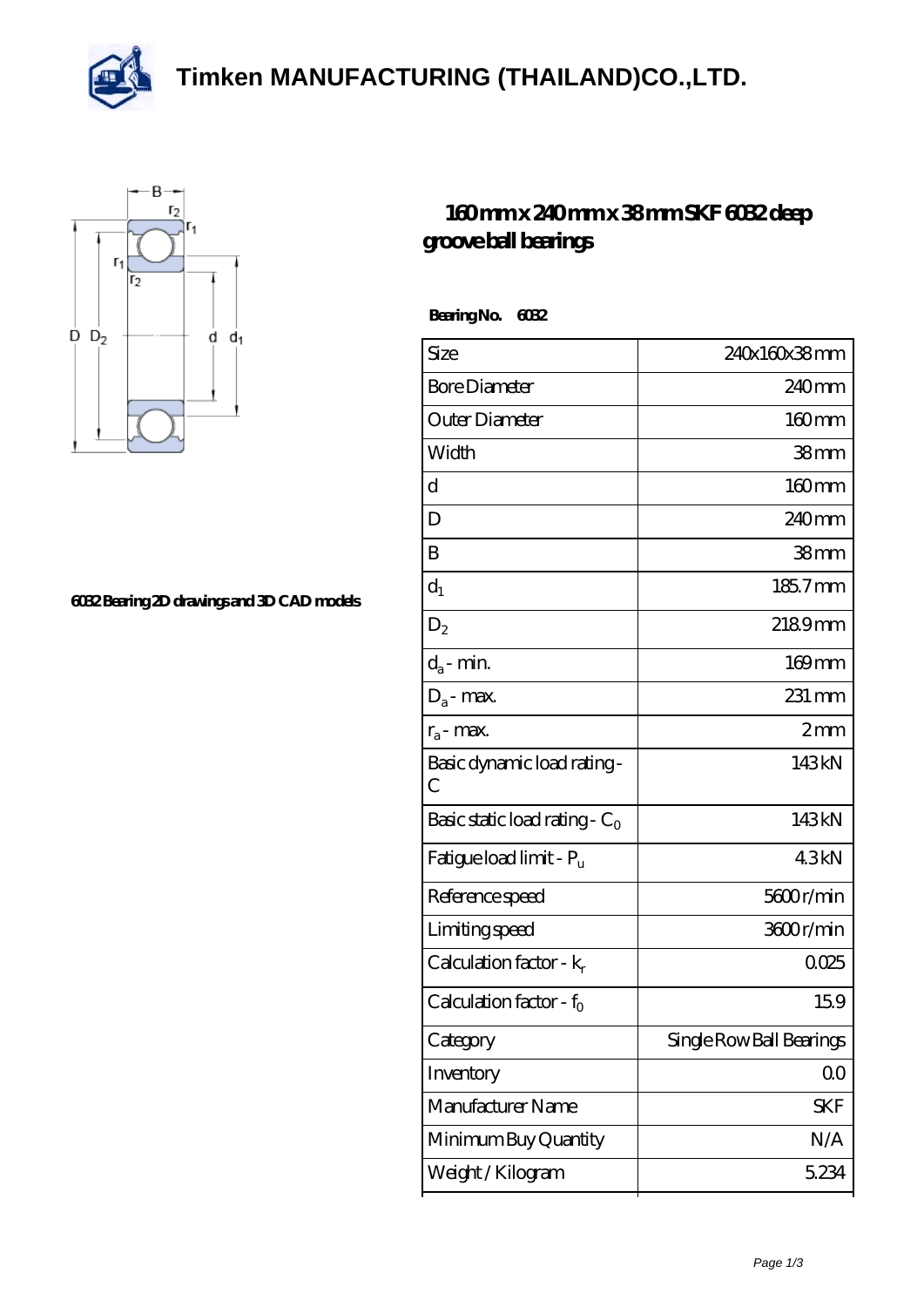

**[Timken MANUFACTURING \(THAILAND\)CO.,LTD.](https://m.thereclaimer.net)**

| Product Group                      | <b>BOO308</b>                                                                                                                                                                                                                |
|------------------------------------|------------------------------------------------------------------------------------------------------------------------------------------------------------------------------------------------------------------------------|
| Enclosure                          | Open                                                                                                                                                                                                                         |
| Precision Class                    | ABEC 1   ISO PO                                                                                                                                                                                                              |
| Maximum Capacity / Filling<br>Slot | No                                                                                                                                                                                                                           |
| Rolling Element                    | <b>Ball Bearing</b>                                                                                                                                                                                                          |
| Snap Ring                          | No                                                                                                                                                                                                                           |
| Internal Special Features          | No                                                                                                                                                                                                                           |
| Cage Material                      | Steel                                                                                                                                                                                                                        |
| Internal Clearance                 | CO-Medium                                                                                                                                                                                                                    |
| Inch - Metric                      | Metric                                                                                                                                                                                                                       |
| Long Description                   | 160MM Bore; 240MM<br>Outside Diameter: 38MM<br>Outer Race Width; Open;<br>Ball Bearing, ABEC 1   ISO<br>PQ No Filling Slot; No Snap<br>Ring, No Internal Special<br>Features; CO-Medium<br>Internal Clearance; Steel<br>Cage |
| <b>Other Features</b>              | Deep Groove                                                                                                                                                                                                                  |
| Category                           | Single Row Ball Bearing                                                                                                                                                                                                      |
| <b>UNSPSC</b>                      | 31171504                                                                                                                                                                                                                     |
| Harmonized Tariff Code             | 8482.1050.68                                                                                                                                                                                                                 |
| Noun                               | Bearing                                                                                                                                                                                                                      |
| <b>Keyword String</b>              | Ball                                                                                                                                                                                                                         |
| Manufacturer URL                   | http://www.skf.com                                                                                                                                                                                                           |
| Manufacturer Item Number           | 6032                                                                                                                                                                                                                         |
| Weight/LBS                         | 52                                                                                                                                                                                                                           |
| Outside Diameter                   | 9.449Inch   240Millimeter                                                                                                                                                                                                    |
| Outer Race Width                   | 1.496Inch   38Millimeter                                                                                                                                                                                                     |
| Inner Race Width                   | OInch   OMillimeter                                                                                                                                                                                                          |
| Bore                               | 6.299 Inch   160 Millimeter                                                                                                                                                                                                  |
| $d_1$                              | 185.7mm                                                                                                                                                                                                                      |
| $D_2$                              | 2189mm                                                                                                                                                                                                                       |
|                                    |                                                                                                                                                                                                                              |